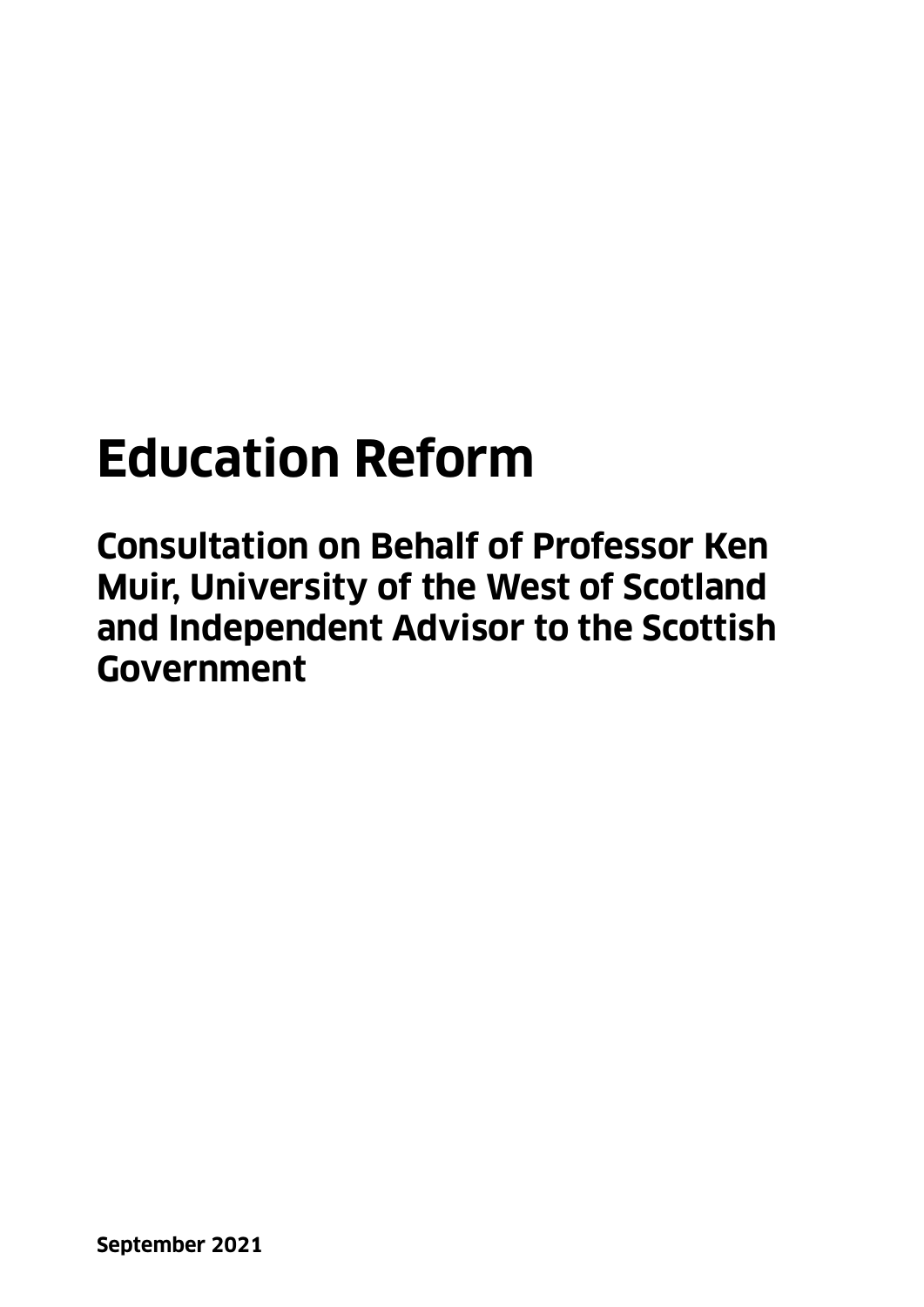#### **EDUCATION REFORM - CONSULTATION ON BEHALF OF PROFESSOR KEN MUIR - ADVISOR TO THE SCOTTISH GOVERNMENT**

This consultation is hosted on behalf of Professor Ken Muir, University of the West of Scotland, in his role as independent advisor to the Scottish Government on the replacement of the Scottish Qualifications Authority and the reform of Education Scotland.

#### **Foreword**



The Organisation for Economic Co-operation and Development  $(OECD)^1$  report of June 2021<sup>2</sup> notes that engagement lies at the heart of Curriculum for Excellence and that the voices of young people, parents, teachers, lecturers and leaders, as well as other stakeholders, should be at the centre of education policy development. Therefore, this consultation is an open invitation for all who have an interest in Scottish education to engage in helping set the direction of travel for the future of Scottish education. It seeks

your views and ideas on how we can build on the strengths we have developed in Scottish education and address some of the recommendations and questions raised in both the June OECD report and the August OECD report on student assessment<sup>3</sup>.

Both OECD reports cover wide areas of Scottish education and impact on the work of many practitioners and stakeholders in many contexts. This consultation is **not** an attempt to survey all of the areas covered by the two OECD reports. Its main focus is on the ownership of Curriculum for Excellence; how we address the issues around roles and responsibilities for curriculum and assessment; and how we address the "misalignment" between the Broad General Education<sup>4</sup> and the Senior Phase<sup>5</sup> identified by the OECD. It also gives you the opportunity to make suggestions from your particular perspective on the changes you think are necessary to enhance the experiences and outcomes of current and future learners.

Any transition to introducing change needs to ensure a continuation of high-quality education for all learners while those changes are made. That is why this consultation invites your views on the risks relating to any change and the implications of these changes on wider parts of the education system. Responses are invited from both individuals and organisations and I would very much encourage joint responses from groups of individuals who have come together to discuss this work.

Thank you for taking part in this consultation exercise. The views of all stakeholders are important so please try to complete as much of it as you can from the

1

<sup>1</sup> [Home page -](https://www.oecd.org/) OECD

<sup>&</sup>lt;sup>2</sup> [Scotland's Curriculum for Excellence: Into the Future | en | OECD](https://www.oecd.org/education/scotland-s-curriculum-for-excellence-bf624417-en.htm)

<sup>3</sup> [OECD iLibrary | Upper-secondary education student assessment in Scotland: A comparative](https://www.oecd-ilibrary.org/education/upper-secondary-education-student-assessment-in-scotland_d8785ddf-en)  [perspective \(oecd-ilibrary.org\)](https://www.oecd-ilibrary.org/education/upper-secondary-education-student-assessment-in-scotland_d8785ddf-en)

<sup>&</sup>lt;sup>4</sup> [Broad general education | Scottish education system | Education Scotland](https://education.gov.scot/education-scotland/scottish-education-system/broad-general-education/)

<sup>&</sup>lt;sup>5</sup> [Senior phase | Senior phase and beyond | Scottish education system | Education Scotland](https://education.gov.scot/education-scotland/scottish-education-system/senior-phase-and-beyond/senior-phase/)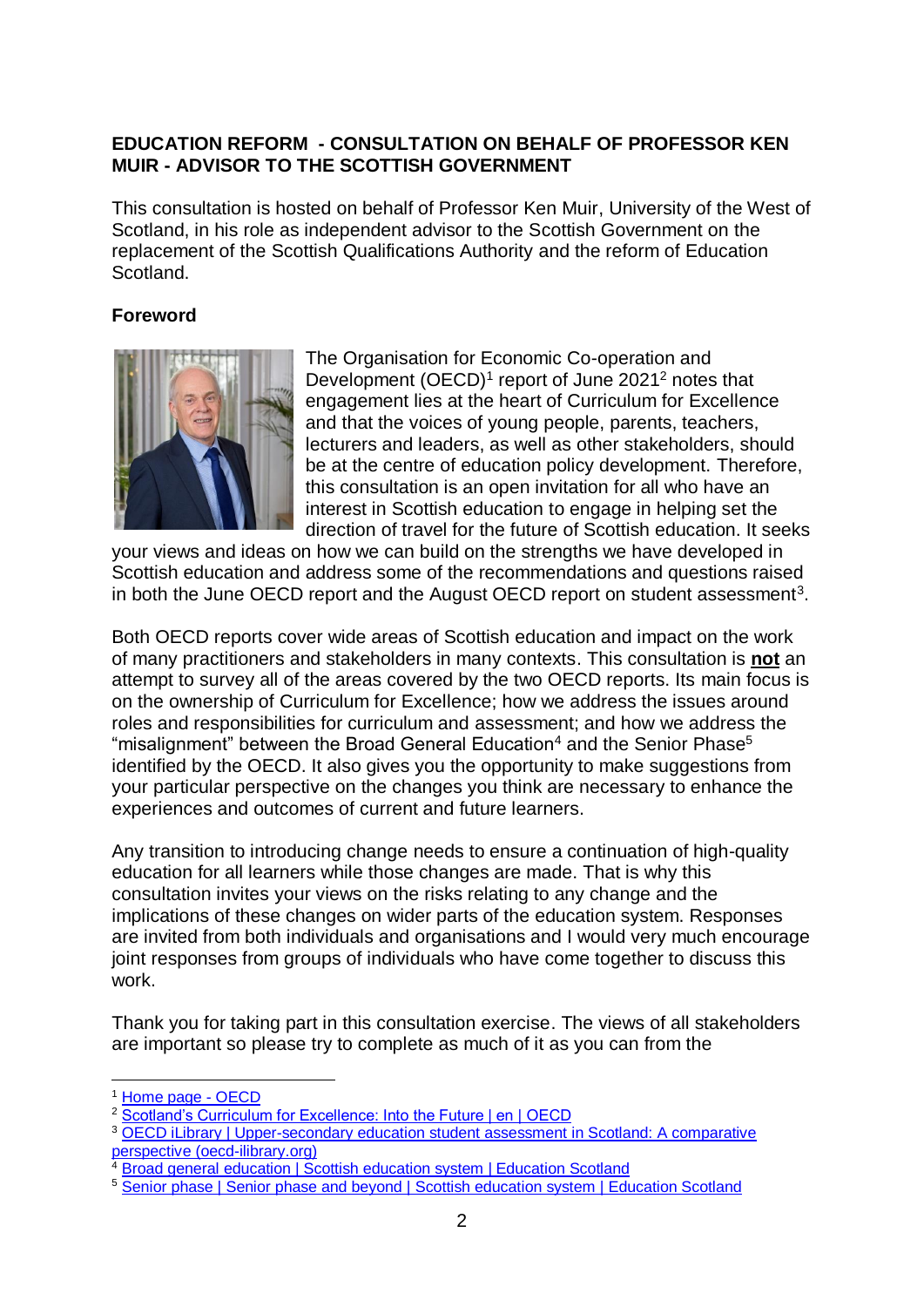perspective you have, including taking the opportunity to respond to the open-ended questions that seek your ideas for improving outcomes for all learners.

Thank you,

Kenneauna

Professor Ken Muir University of the West of Scotland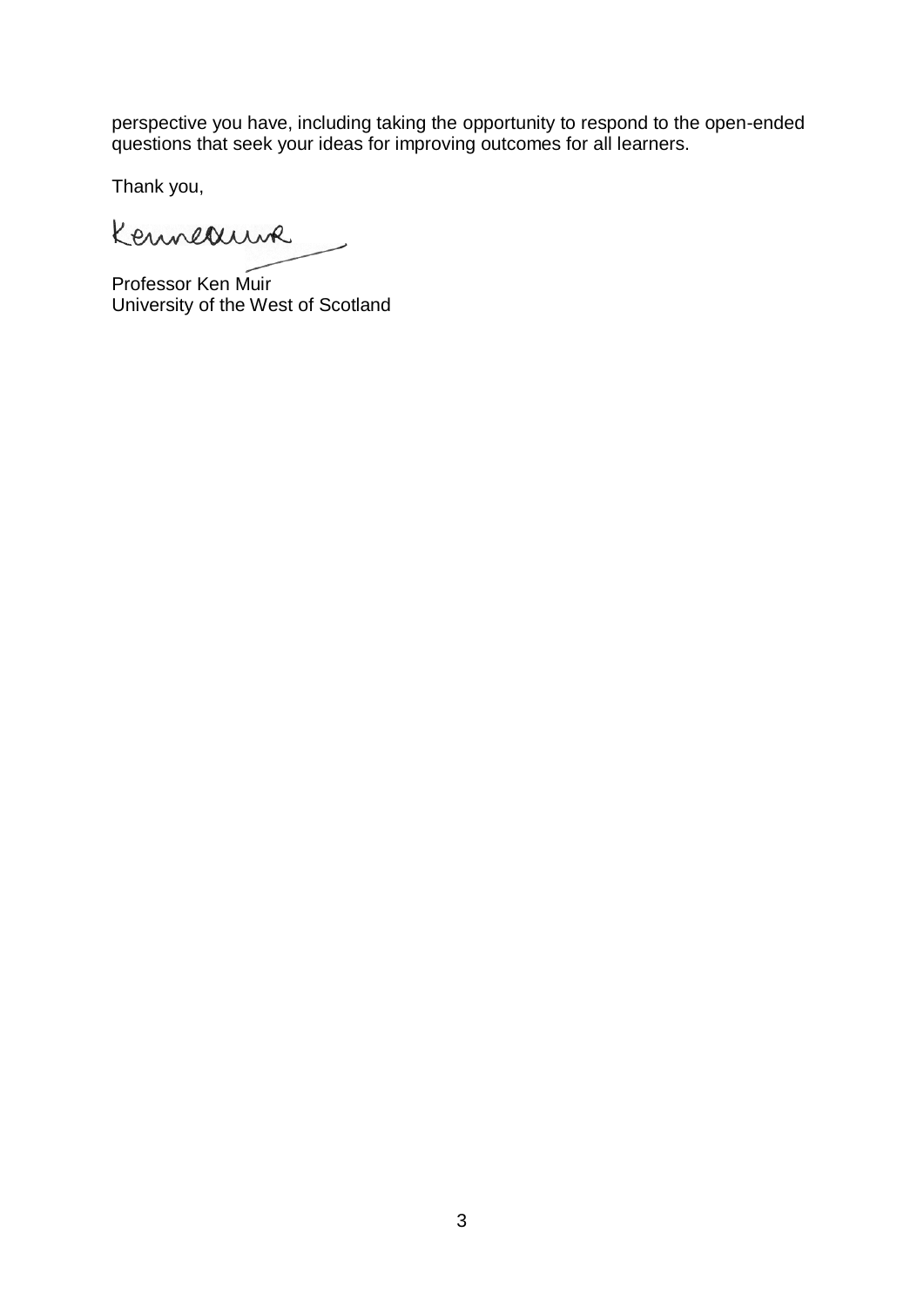#### **Responding to this Consultation**

We are inviting responses to this consultation by **26 November 2021**.

Please respond to this consultation using the Scottish Government's consultation hub, Citizen Space [\(http://consult.gov.scot](http://consult.gov.scot/)). Access and respond to this consultation online at: [https://consult.gov.scot/learning-directorate/independent-education-reform](https://consult.gov.scot/learning-directorate/independent-education-reform-review)[review](https://consult.gov.scot/learning-directorate/independent-education-reform-review) You can save and return to your responses while the consultation is still open. Please ensure that consultation responses are submitted before the closing date.

If you are unable to respond using our consultation hub, please send your response, including the completed Respondent information Form which includes the consultation questions and can be found in the [supporting documents section,](https://www.gov.scot/isbn/9781802014327/documents/) to: [EducationReform@gov.scot](mailto:EducationReform@gov.scot) or by post to:

Learning Directorate Secretariat to Professor Muir Area 2B North Victoria Quay **Edinburgh** EH6 6QQ

#### **Handling your response**

If you respond using the consultation hub, you will be directed to the About You page before submitting your response. Please indicate how you wish your response to be handled and, in particular, whether you are content for your response to published. If you ask for your response not to be published, we will regard it as confidential, and we will treat it accordingly.

All respondents should be aware that the Scottish Government is subject to the provisions of the Freedom of Information (Scotland) Act 2002 and would therefore have to consider any request made to it under the Act for information relating to responses made to this consultation exercise.

#### **To find out how we handle your personal data, please see our privacy policy: <https://www.gov.scot/privacy/>**

#### **Next steps in the process**

Where respondents have given permission for their response to be made public, and after we have checked that they contain no potentially defamatory material, responses will be made available to the public at [http://consult.gov.scot](http://consult.gov.scot/) . If you use the consultation hub to respond, you will receive a copy of your response via email.

Following the closing date, all responses will be analysed and considered along with any other available evidence to help Professor Muir. Responses will be published where we have been given permission to do so. An analysis report will also be published.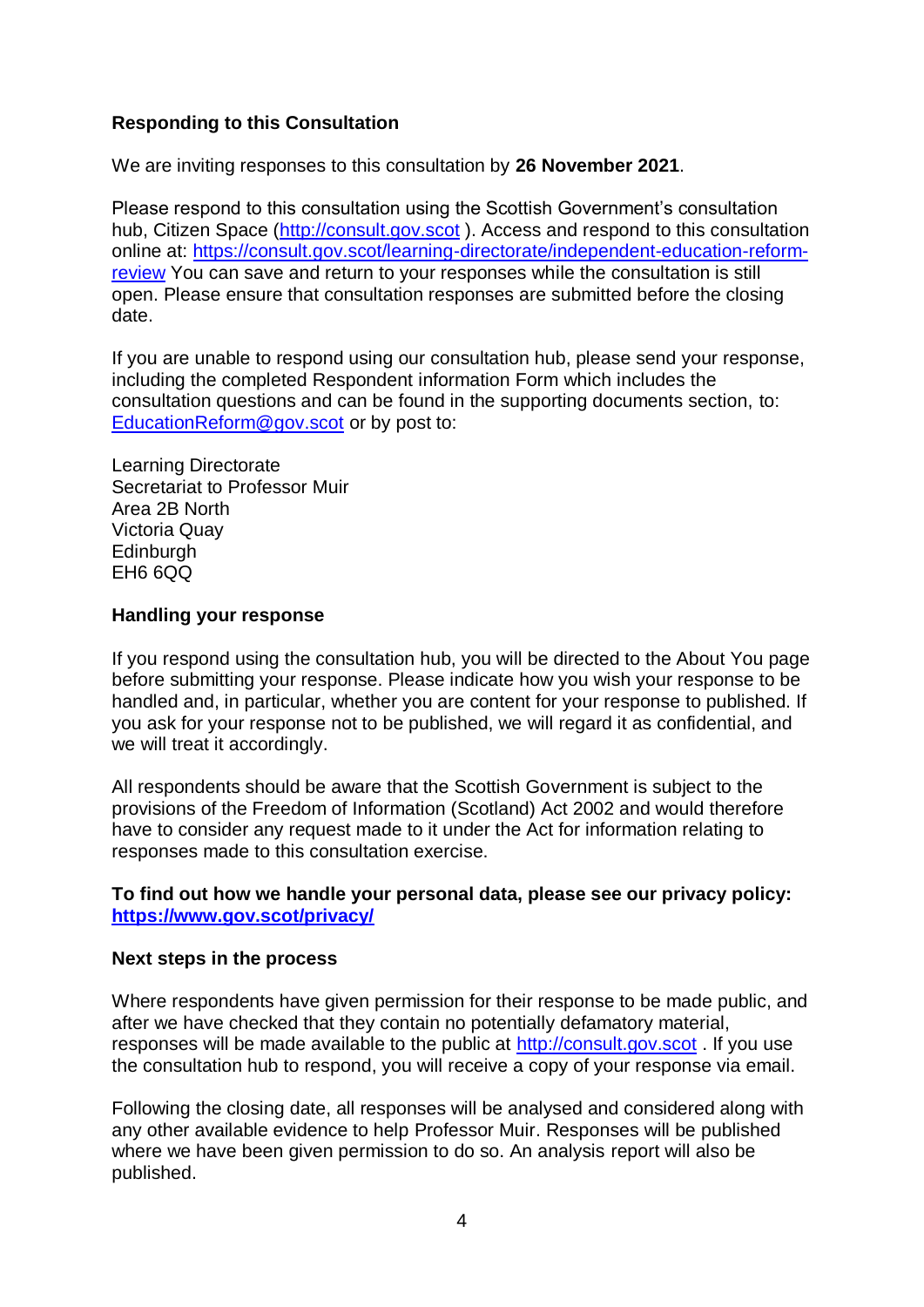# **Comments and complaints**

If you have any comments about how this consultation exercise has been conducted, please send them to the contact address above or at **EducationReform@gov.scot**.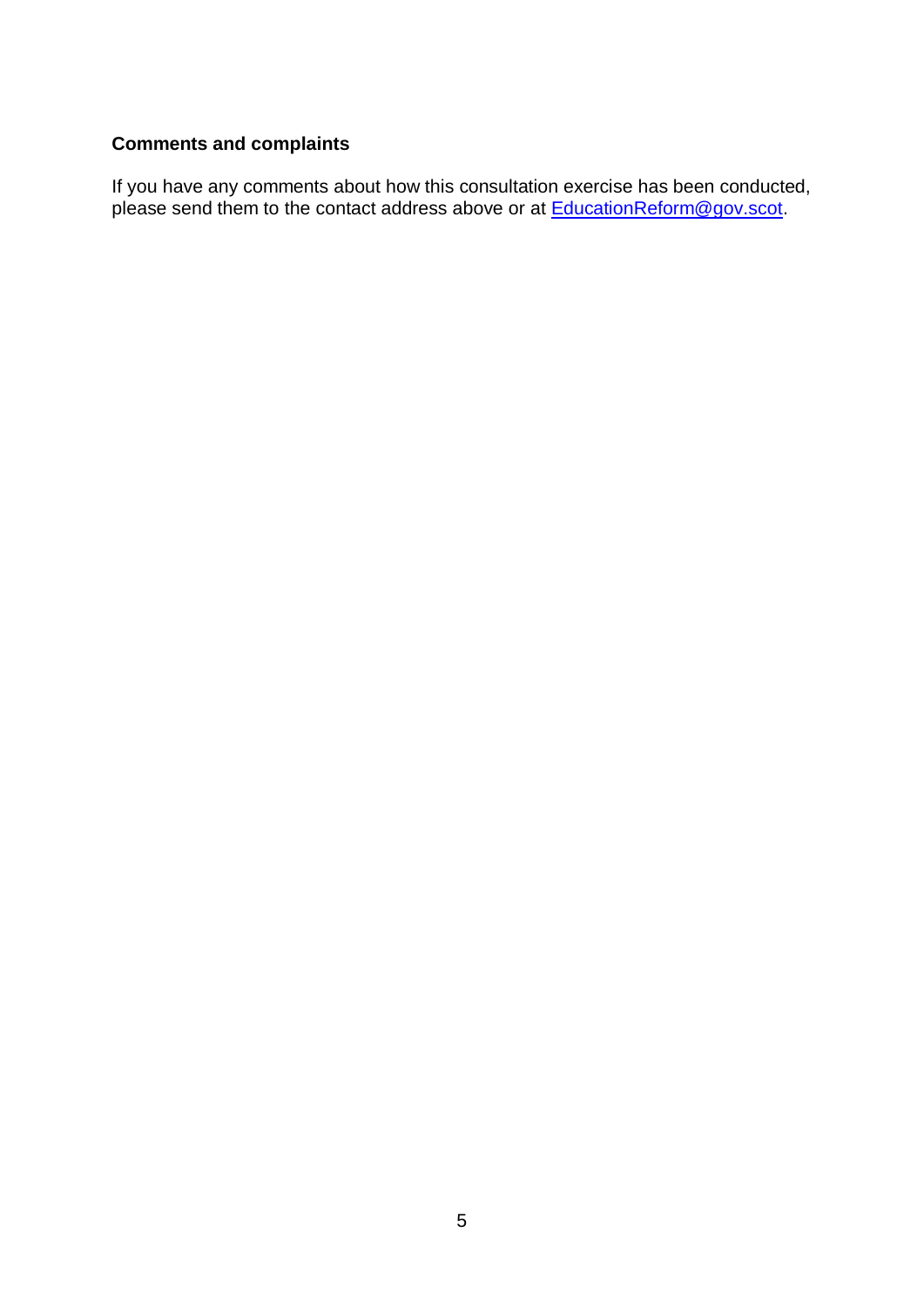

٦

#### **RESPONDENT INFORMATION FORM**

**Please Note** this form **must** be completed and returned with your response. To find out how we handle your personal data, please see our privacy policy: <https://www.gov.scot/privacy/>

Are you responding as an individual, group or an organisation?

 $\overline{\Gamma}$ 

Individual Group **Organisation** 

If responding as an individual or group, which of the following best describes your role in the education system?

| $\Box$ Parent / Carer                     | □ Child / Young Person    |
|-------------------------------------------|---------------------------|
| $\Box$ Teacher / Lecturer / Practitioner  | $\Box$ Support Staff      |
| School / Centre Leader                    | □ National Agency Officer |
| $\Box$ Local Authority / Regional Officer | Employer / Industry       |
| $\Box$ Other, please state:               |                           |

If responding as an individual or group, which of the following best describes your sector?

| $\Box$ Early years | $\Box$ Primary                        |
|--------------------|---------------------------------------|
| $\Box$ Secondary   | Tertiary (Further / Higher Education) |

Full name or group name

| Organisation name<br>(if applicable) |  |
|--------------------------------------|--|
| Phone number                         |  |
| <b>Address</b>                       |  |
|                                      |  |
|                                      |  |
| Postcode                             |  |
| Email                                |  |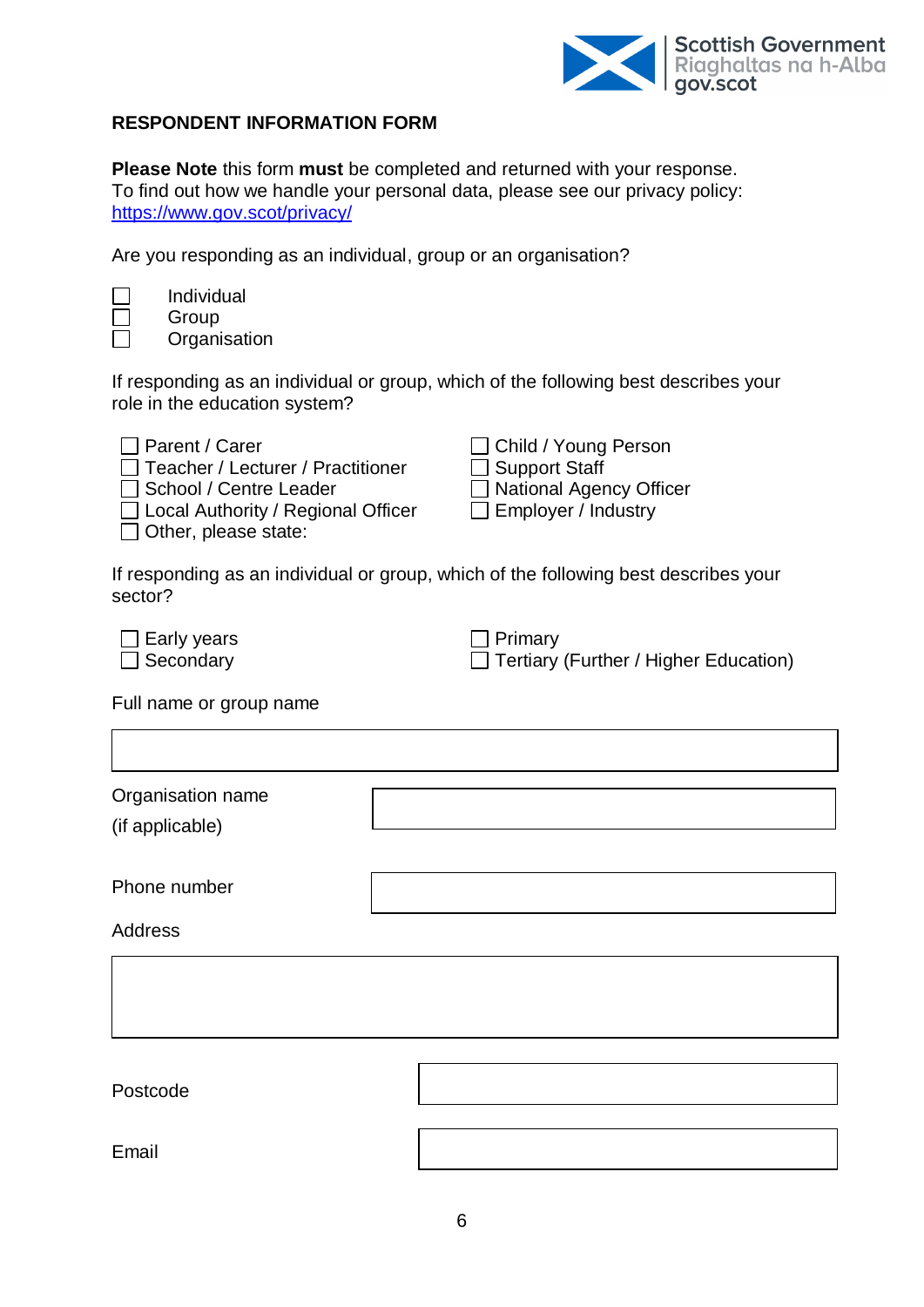The Scottish Government would like your permission to publish your consultation response.

Please indicate your publishing preference:

Publish response with name Publish response only (without name) Do not publish response

#### **Information for organisations:**

The option 'Publish response only (without name)' is available for individual respondents only. If this option is selected, the organisation name will still be published.

If you choose the option 'Do not publish response', your organisation name may still be listed as having responded to the consultation in, for example, in the analysis report.

We may wish to contact you again in the future, but we require your permission to do so. Are you content for Scottish Government to contact you again in relation to this consultation exercise?

Yes No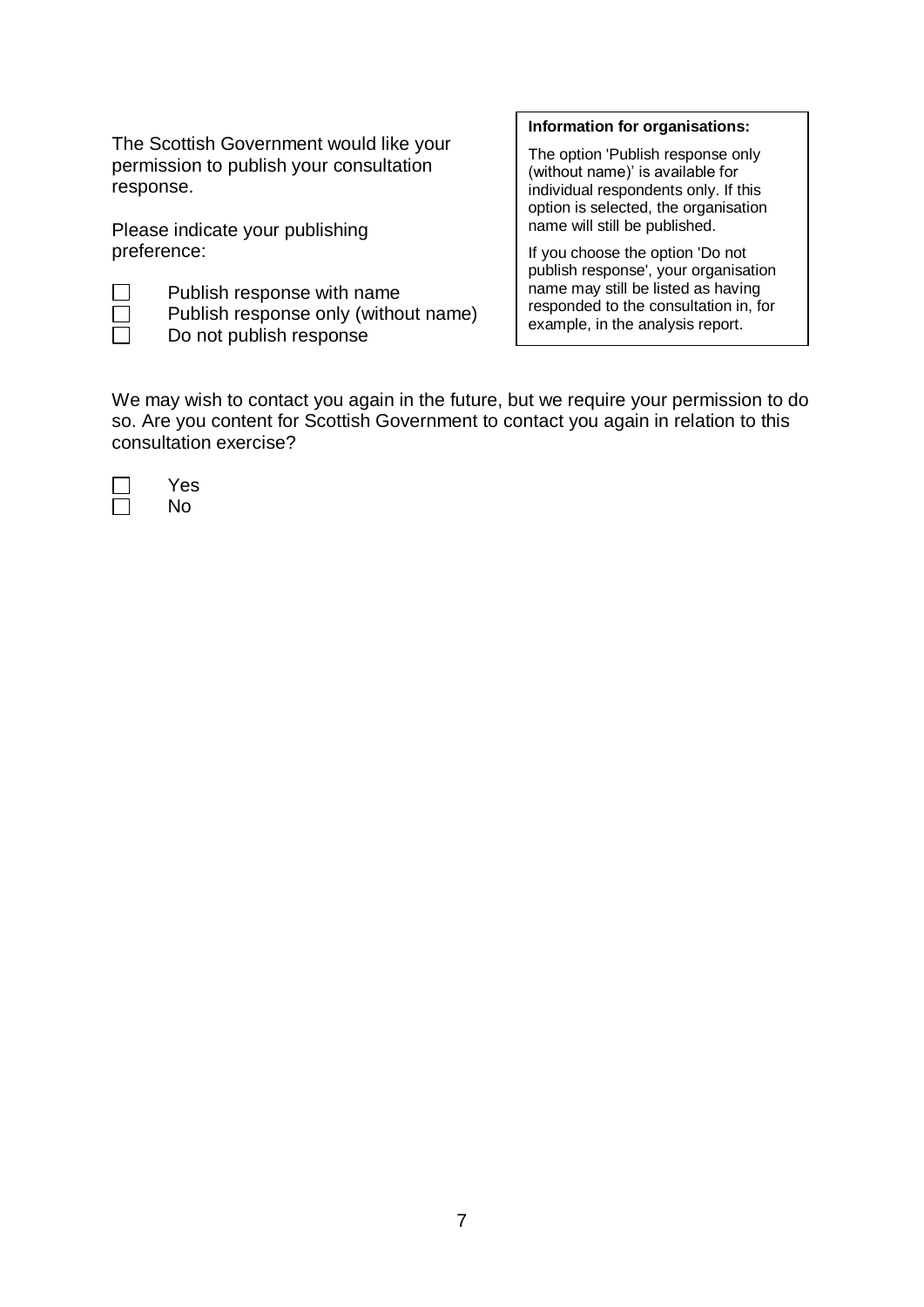# **CONTEXT FOR THIS CONSULTATION**

The OECD has published two reports recently on aspects of Scottish education. The first, *Scotland's Curriculum for Excellence: Into the Future<sup>6</sup>* was published in June 2021. This report recognises that Curriculum for Excellence offers an inspiring and widely supported philosophy of education. It acknowledges the hard work done over the years by many in Scottish education to turn the vision for Curriculum for Excellence<sup>7</sup> and the refreshed narrative<sup>8</sup> into meaningful learning for children and young people at all stages.

*Scotland's Curriculum for Excellence: Into the Future* highlights the need for a more structured and strategic approach to curriculum review and implementation in Scotland, noting in particular that the structure, learning practices and assessment approaches in the Senior Phase<sup>9</sup> need adapting to be consistent with Curriculum for Excellence's vision to allow for a smooth curriculum experience from 3 to 18 and beyond.

In its response to the OECD report *Scotland's Curriculum for Excellence: Into the Future*, the Scottish Government has taken the decision that the Scottish Qualification Authority (SQA) would be replaced and that the functions of Education Scotland would be reviewed with the removal of the Inspectorate from its remit.

The second OECD report, *Upper-Secondary Education Student Assessment in*  Scotland: A Comparative Perspective, was published in August 2021<sup>10</sup>. This report was written to complement the first OECD report and sets out a number of possible ways in which improvements could be made to the alignment between Curriculum for Excellence and assessment in the Senior Phase.

### **PURPOSE OF THIS CONSULTATION**

The purpose of this consultation is to seek the views of stakeholders to inform recommendations relating to the future shape of Scotland's national education agencies.

The consultation asks wider questions relating to Scotland's education system which will help to inform these recommendations as well as providing an opportunity for specific feedback relating to the proposed changes to Scotland's national education agencies.

Beyond this consultation, there are a number of additional engagement opportunities that will allow you to contribute to all these areas in more detail. These are detailed on the Education Reform part of the Scottish Government website<sup>11</sup>.

<sup>&</sup>lt;u>.</u> <sup>6</sup> Scotland's [Curriculum for Excellence: Into the Future | en | OECD](https://www.oecd.org/education/scotland-s-curriculum-for-excellence-bf624417-en.htm)

<sup>&</sup>lt;sup>7</sup> The purpose of the curriculum | Curriculum for Excellence | Policy drivers | Policy for Scottish [education | Scottish education system | Education Scotland](https://education.gov.scot/education-scotland/scottish-education-system/policy-for-scottish-education/policy-drivers/cfe-building-from-the-statement-appendix-incl-btc1-5/the-purpose-of-the-curriculum/)

<sup>8</sup> [Scotland's Curriculum for Excellence \(scotlandscurriculum.scot\)](https://scotlandscurriculum.scot/)

<sup>9</sup> [Senior phase | Senior phase and beyond | Scottish education system | Education Scotland](https://education.gov.scot/education-scotland/scottish-education-system/senior-phase-and-beyond/senior-phase/)

<sup>10</sup> [OECD iLibrary | Upper-secondary education student assessment in Scotland: A comparative](https://www.oecd-ilibrary.org/education/upper-secondary-education-student-assessment-in-scotland_d8785ddf-en)  [perspective \(oecd-ilibrary.org\)](https://www.oecd-ilibrary.org/education/upper-secondary-education-student-assessment-in-scotland_d8785ddf-en)

<sup>&</sup>lt;sup>11</sup> [Schools: Education reform -](https://www.gov.scot/policies/schools/education-reform/) gov.scot (www.gov.scot)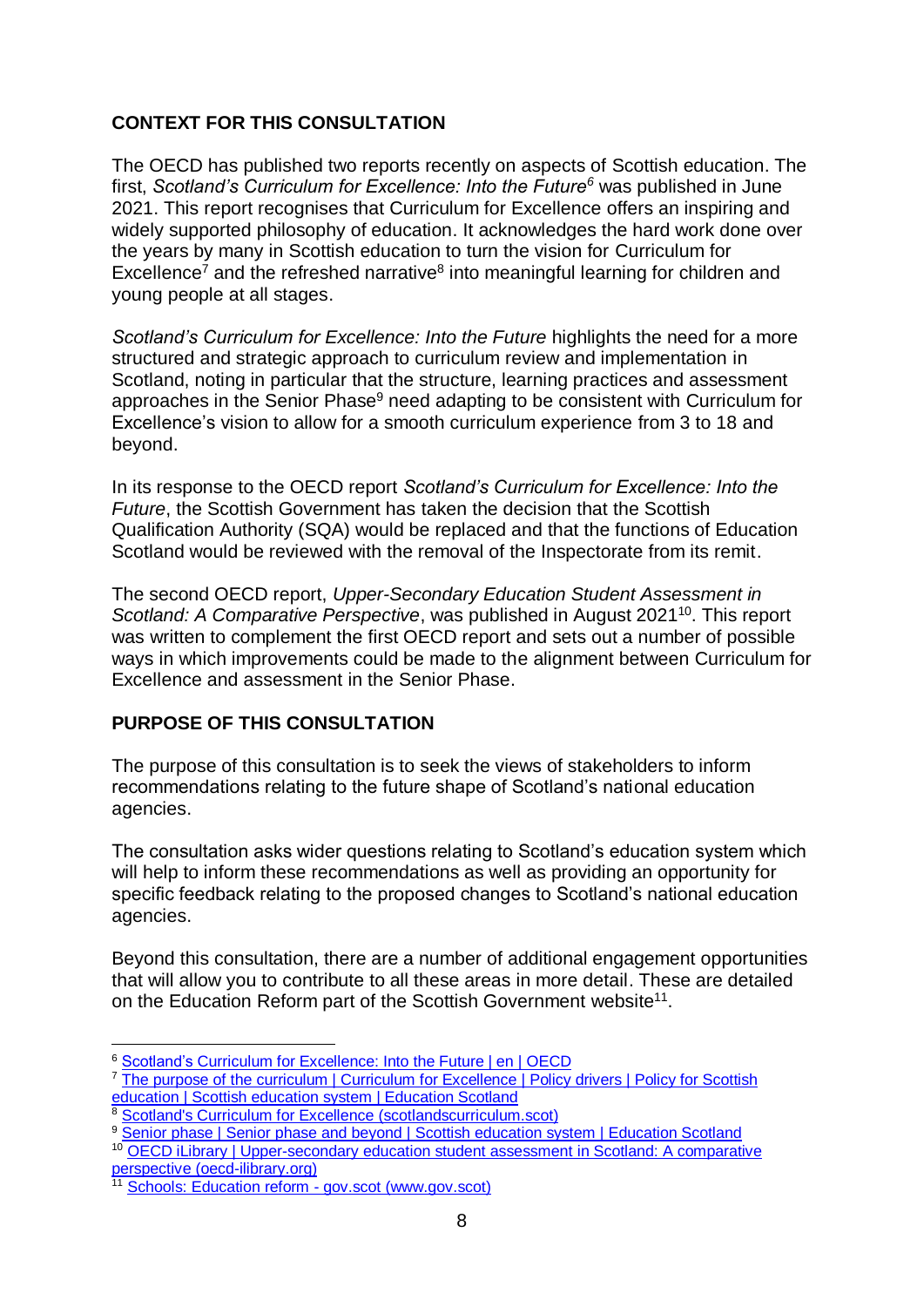As part of this consultation we will engage with children and young people to elicit their views on what they would like to see from Scottish education now and in the future.

The results of this consultation process will be used to inform the work of the Expert Panel and the Practitioner and Stakeholder Advisory Group set up to support the Independent Advisor to the Scottish Government leading on this part of the reform exercise. This will conclude with an independent report by Professor Muir to the Cabinet Secretary for Education and Skills in early 2022.

This consultation is divided into the following four sections:

- **1. Vision**
- **2. Curriculum and Assessment**
- **3. Roles and Responsibilities**
- **4. Replacing the Scottish Qualifications Authority and reforming Education Scotland**

We are interested in your comments and ideas so there is space left after each section for you to provide these. If you need more space, please use the box at the end of the questionnaire, indicating to which of the four sections your comments refer.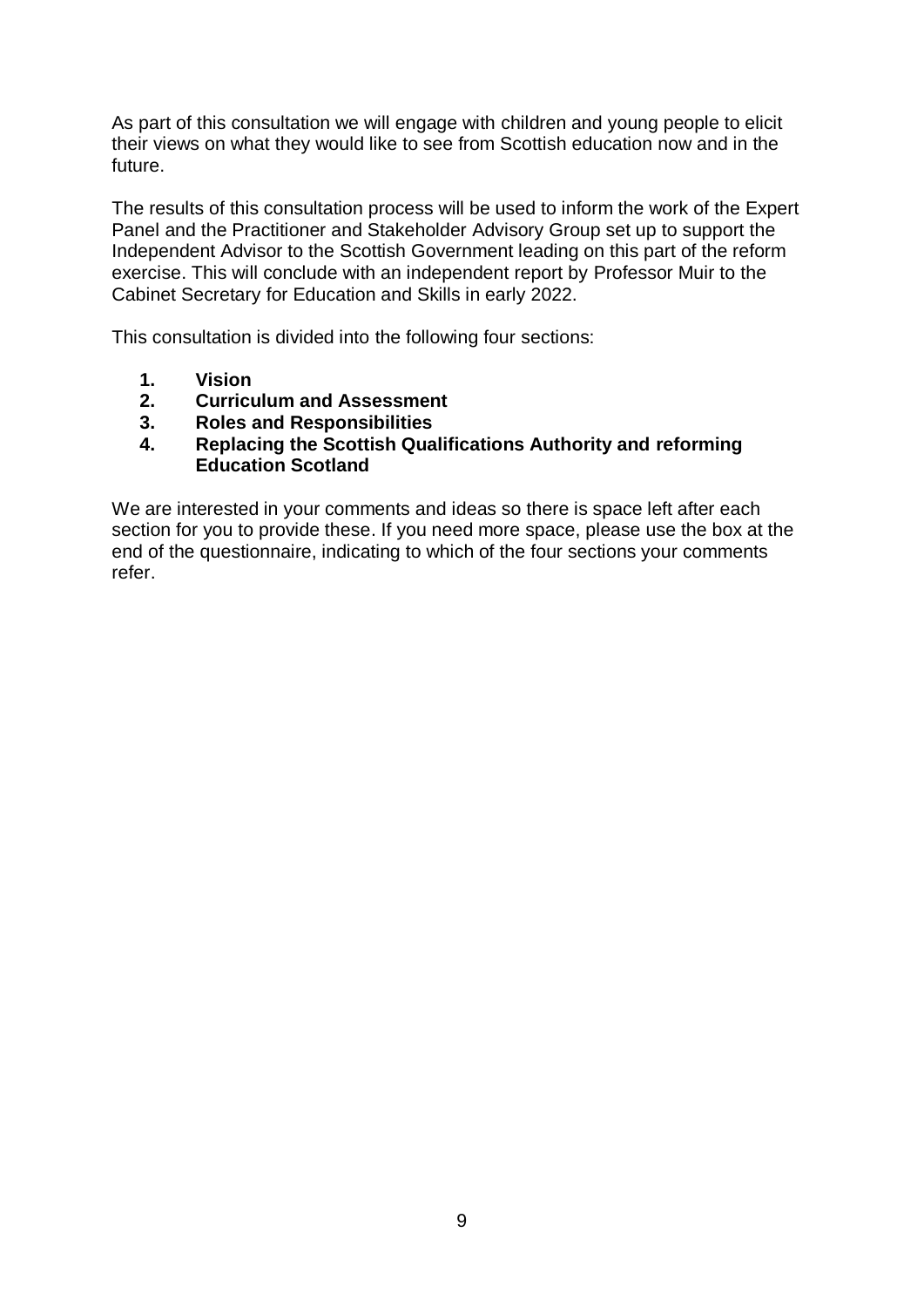# **SECTION 1 - VISION**

Two decades have passed since the original vision for Curriculum for Excellence was set out. In 2019, a revised narrative on Curriculum for Excellence was published which aimed to update the original vision<sup>12</sup>. Since the introduction of Curriculum for Excellence, there have been marked changes in educational research giving rise to new insights into children and young people's learning, pedagogy, and the kind of knowledge, skills and attitudes students need to progress as learners.

*"Scotland's curriculum – Curriculum for Excellence – helps our children and young people gain the knowledge, skills and attributes needed for life in the 21st century."* [Scotland's Curriculum for Excellence \(scotlandscurriculum.scot\)](https://scotlandscurriculum.scot/)

**As an introduction to the questions which follow in this consultation, to what extent do you agree or disagree with the following statement?** 

**1.1 The vision for Curriculum for Excellence reflects what matters for the education of children and young people in Scotland.** 

- *Strongly Agree Agree Neither Agree/Disagree Disagree Strongly Disagree*
- 1.2 What do you think should be retained and/or changed?

<sup>1</sup> <sup>12</sup> [Scotland's Curriculum for Excellence \(scotlandscurriculum.scot\)](https://scotlandscurriculum.scot/)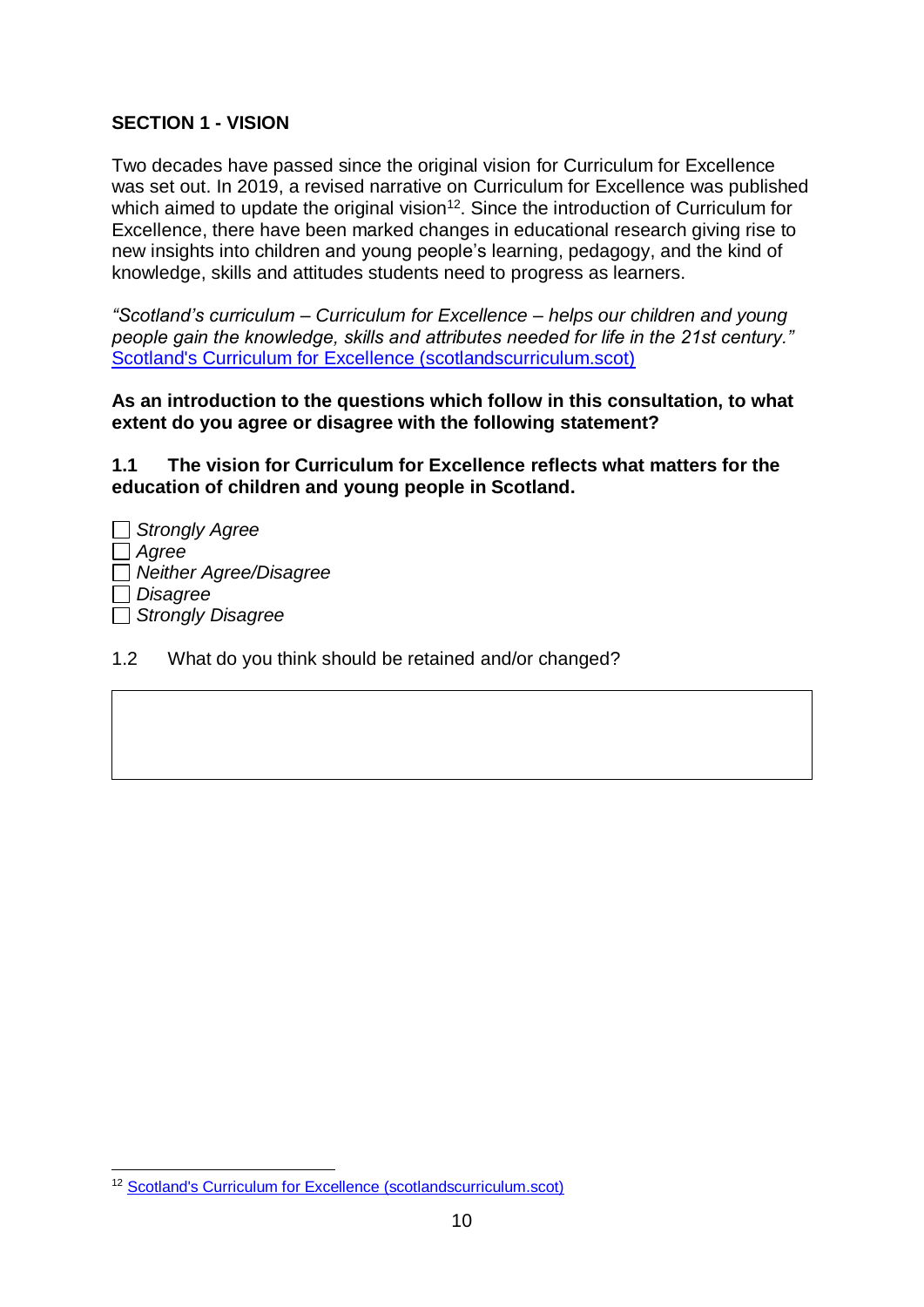# **SECTION 2 - CURRICULUM AND ASSESSMENT**

The OECD reports *Scotland's Curriculum for Excellence: Into the Future*<sup>13</sup> and *Upper-Secondary Education Student Assessment in Scotland: A Comparative Perspective<sup>14</sup>* make it clear that aligning curriculum, qualifications and system evaluation is essential to delivering on the commitments made in Curriculum for Excellence relating to assessment.

#### **To what extent do you agree or disagree with the following statements?**

**2.1 Curriculum for Excellence provides a coherent progression in the journey of learners (3-18 and beyond) that gives them the best possible educational experience and enables them to realise their ambitions.**

| $\Box$ Strongly Agree  |
|------------------------|
| Agree                  |
| Neither Agree/Disagree |
| Disagree               |
| Strongly Disagree      |

2.2 Please share what you believe currently contributes to a coherent progression.

2.3 Please share ideas you may have to improve learner progression across stages and sectors.

**3.1 In practice, learning communities are empowered and use the autonomy provided by Curriculum for Excellence to design a curriculum that meets the needs of their learners.**

| $\Box$ Strongly Agree         |
|-------------------------------|
| $\Box$ Agree                  |
| $\Box$ Neither Agree/Disagree |
| $\Box$ Disagree               |
| $\Box$ Strongly Disagree      |

1

13 [Scotland's Curriculum for Excellence: Into the Future | en | OECD](https://www.oecd.org/education/scotland-s-curriculum-for-excellence-bf624417-en.htm)

<sup>14</sup> [OECD iLibrary | Upper-secondary education student assessment in Scotland: A comparative](https://www.oecd-ilibrary.org/education/upper-secondary-education-student-assessment-in-scotland_d8785ddf-en)  [perspective \(oecd-ilibrary.org\)](https://www.oecd-ilibrary.org/education/upper-secondary-education-student-assessment-in-scotland_d8785ddf-en)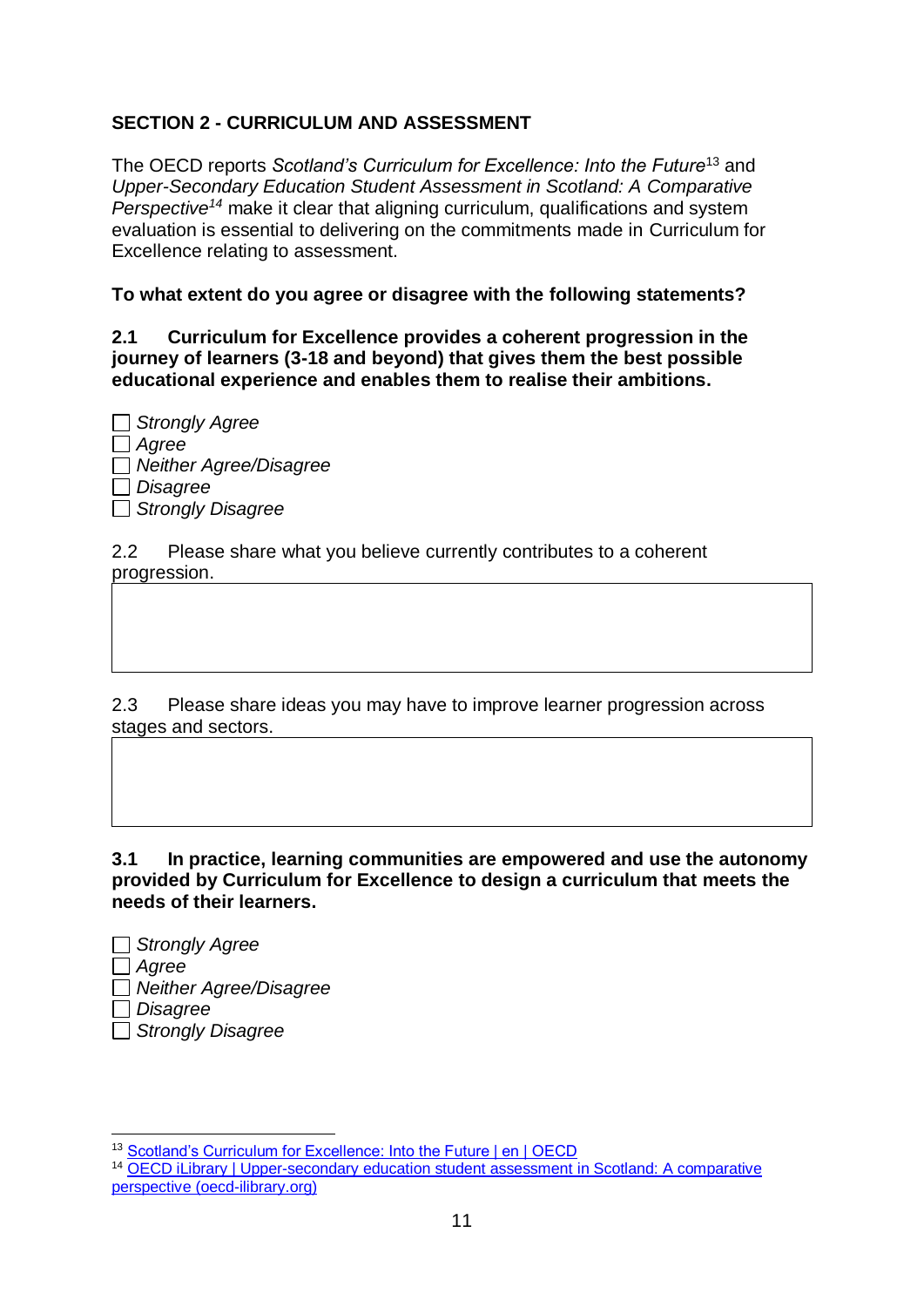3.2 Please share ideas you may have on what is needed to enhance this in future.

**4.1 The creation of a Curriculum and Assessment Agency will help to address the misalignment of curriculum and assessment as outlined in the OECD report<sup>15</sup> .** 

*Strongly Agree Agree Neither Agree/Disagree Disagree Strongly Disagree* 

4.2 Please share your views of the potential advantages of establishing such an Agency.

4.3 Please share your views of the potential disadvantages of establishing such an Agency.

### **5.1 The full breadth of existing SQA qualifications<sup>16</sup> play an important part of the curriculum offered by secondary schools.**

*Strongly Agree Agree Neither Agree/Disagree Disagree Strongly Disagree* 

5.2 Please identify the main factors, if any, that support a broader range of SQA qualifications being included in the curriculum in secondary schools.

<sup>1</sup> 15 [Scotland's Curriculum for Excellence: Into the Future | en | OECD](https://www.oecd.org/education/scotland-s-curriculum-for-excellence-bf624417-en.htm)

<sup>&</sup>lt;sup>16</sup> [Explore our qualifications -](https://www.sqa.org.uk/sqa/80336.html) SQA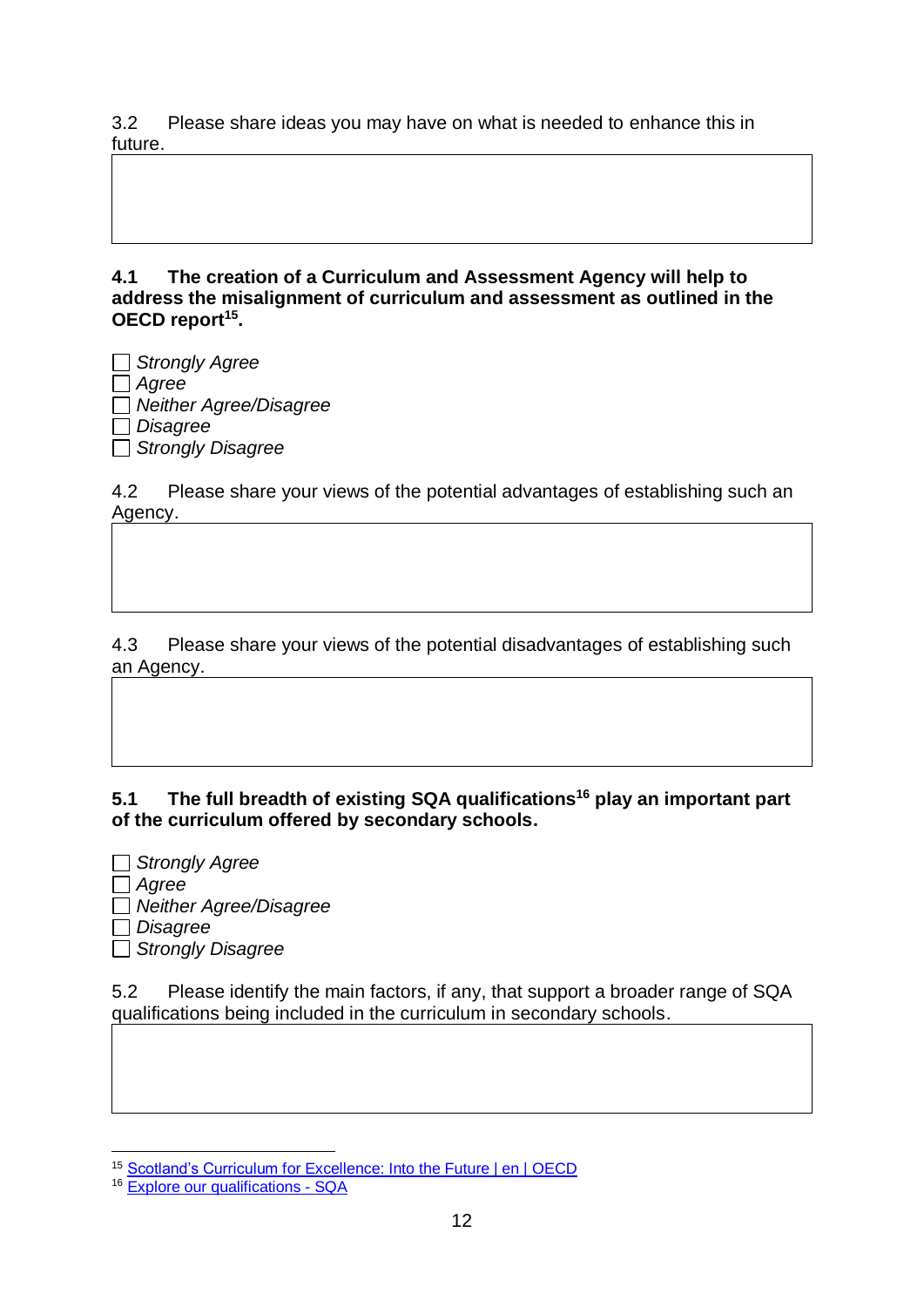5.3 Please share any ideas you may have on what is needed to enhance the role of a broader variety of qualifications in the curriculum in secondary schools.

#### **6.1 Technologies are fully and appropriately utilised as a support for curriculum and assessments.**

*Strongly Agree Agree Neither Agree/Disagree Disagree Strongly Disagree* 

6.2 Please share any comments you may have on the use of technologies to support curriculum and assessments, and what could be done to deliver improvements.

#### **7. Please share any additional comments you have on curriculum and assessment.**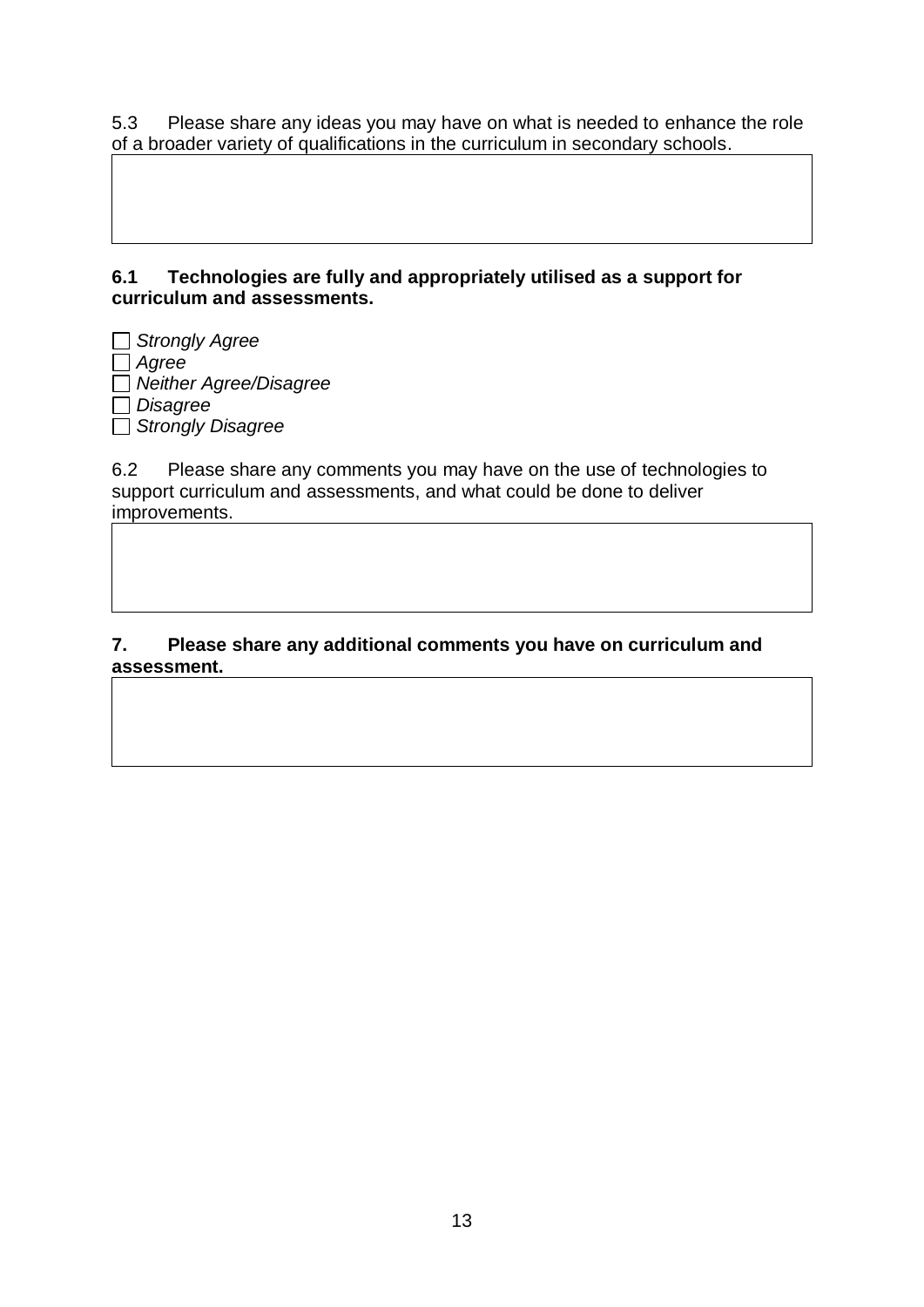# **SECTION 3 - ROLES AND RESPONSIBILITIES**

The rationale for reform of Scottish education is to ensure that learning communities get the best possible support to provide the highest quality of learning and teaching for our children and young people. The aim is to continue to reduce the attainment gap and reduce variability in outcomes achieved by young people in different parts of the country.

*Scotland's Curriculum for Excellence: Into the Future<sup>17</sup> recognises the complexity in* Scottish education and highlights duplication of functions between different groups. It is claimed that this reduces clarity and consistency for practitioners and points to the need for Scotland's system leaders and stakeholders to revise the current allocation of responsibility for Curriculum for Excellence, including responsibilities for its strategic direction, its reviews and updates, and the response to needs and/or requests for support with curriculum issues.

A key challenge in improving the transparency of responsibilities and accountability mechanisms surrounding Curriculum for Excellence is in ensuring that the functions of agencies are designed in a way that maximises support for achieving excellence and equity for all children and young people from the early level upwards.

Building on a commitment to shared ownership of Curriculum for Excellence, the report therefore points to the need for improved clarity on functions and simplification of guidance for all stakeholders in order that the system is more coherent and more easily understood by all, allowing a greater focus on learning and teaching.

### **To what extent do you agree or disagree with the following statements?**

#### **8.1 There is clarity on where the responsibilities for the strategic direction, review and updates for Curriculum for Excellence lie.**

*Strongly Agree Agree Neither Agree/Disagree Disagree Strongly Disagree* 

8.2 Please indicate where you think the responsibilities for the strategic direction, review and updates for Curriculum for Excellence should lie.

<sup>1</sup> <sup>17</sup> Scotland's Curriculum [for Excellence: Into the Future | en | OECD](https://www.oecd.org/education/scotland-s-curriculum-for-excellence-bf624417-en.htm)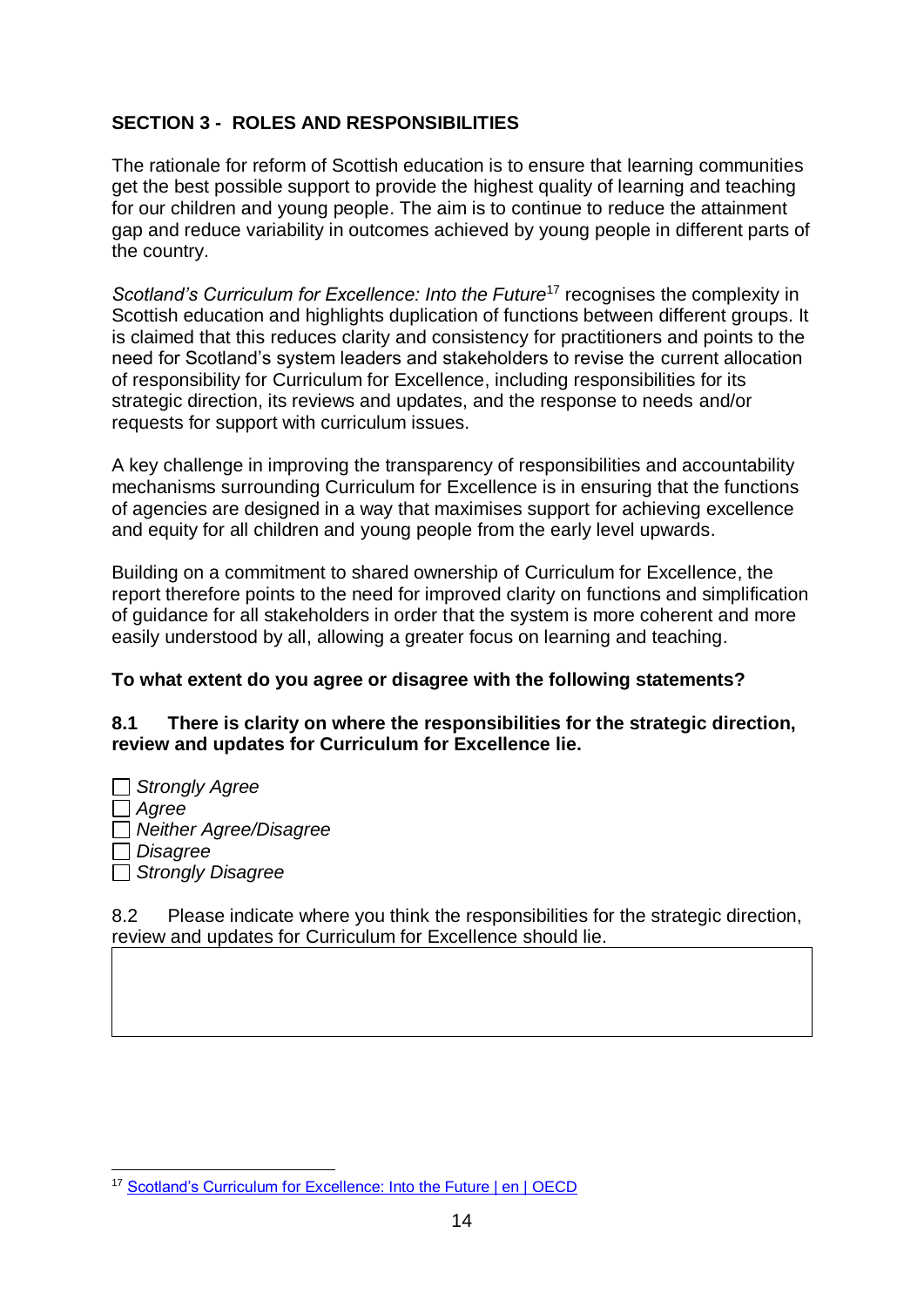**9.1 There is clarity on the roles played by national agencies and other providers for responding to needs for support with curriculum and assessment issues.**

| Strongly Agree                  |
|---------------------------------|
| $\Box$ Agree                    |
| <b>J</b> Neither Agree/Disagree |
| $\Box$ Disagree                 |
| Strongly Disagree               |

9.2 Please share which aspects of the support currently provided by national agencies and other providers is working well.

9.3 Please indicate where you think greater clarity is needed in relation to the roles played by national agencies and other providers for responding to needs / requests for support with curriculum and assessment issues.

**10.1 There is clarity on where high quality support for leadership and professional learning can be accessed to support practitioners.**

| $\Box$ Strongly Agree         |
|-------------------------------|
| $\Box$ Agree                  |
| $\Box$ Neither Agree/Disagree |
| $\Box$ Disagree               |
|                               |

*Strongly Disagree* 

10.2 Please share any comments you may have on support for leadership and professional learning.

**11.1 There is sufficient trust with all stakeholders, including children, young people, parents & carers, so they are genuinely involved in decision making.**

| $\Box$ Strongly Agree         |  |
|-------------------------------|--|
| $\Box$ Agree                  |  |
| $\Box$ Neither Agree/Disagree |  |
| $\Box$ Disagree               |  |
| $\Box$ Strongly Disagree      |  |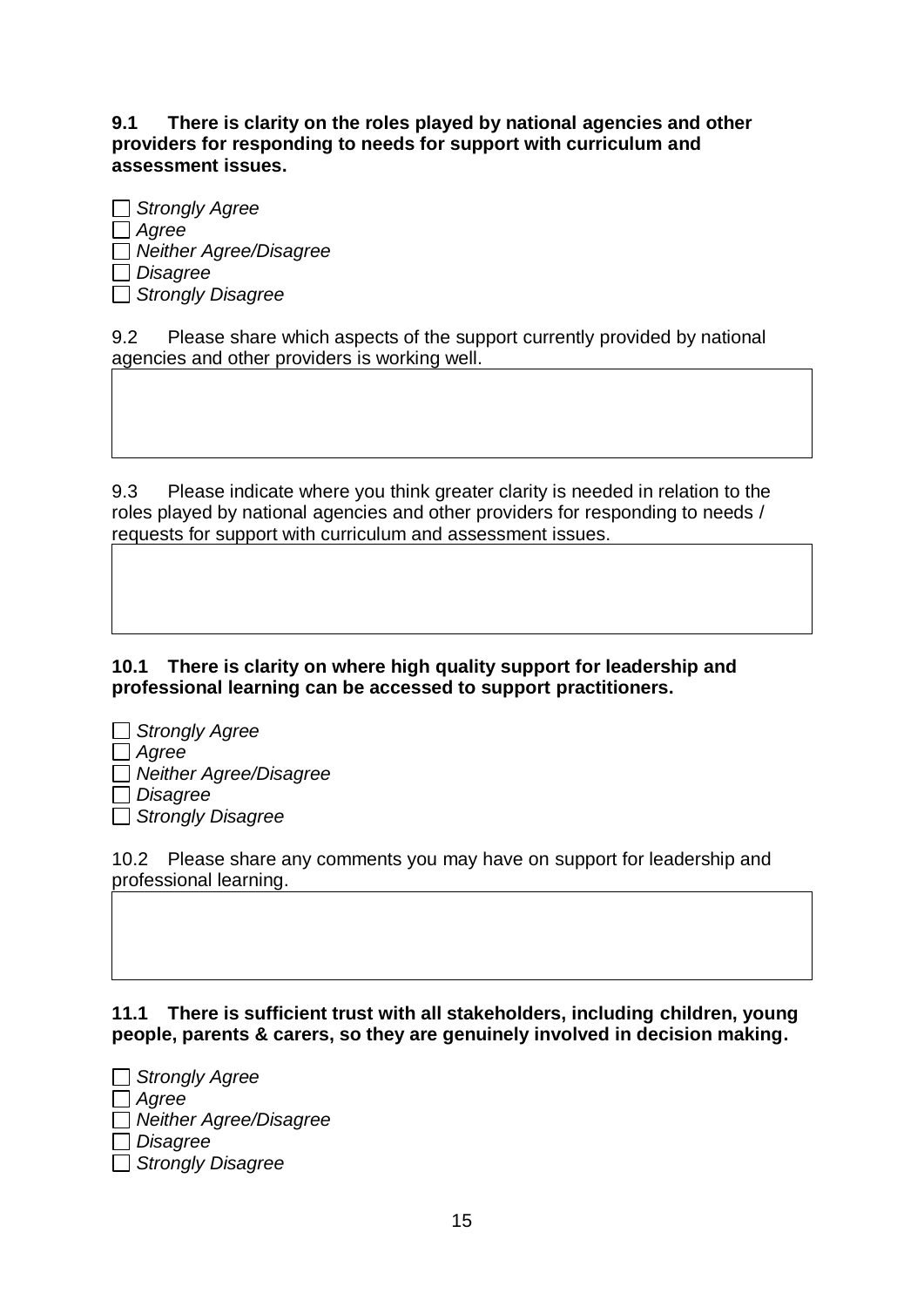11.2 Please share any ideas you may have on how trust and decision making can be further improved.

**12.1 Independent inspection has an important role to play in scrutiny and evaluation, enhancing improvement and building capacity.**

*Strongly Agree Agree Neither Agree/Disagree Disagree Strongly Disagree* 

12.2 Please give examples of how you would like to see scrutiny and evaluation being carried out in future.

#### **13. Please share any additional comments on roles and responsibilities in Scotland's education system.**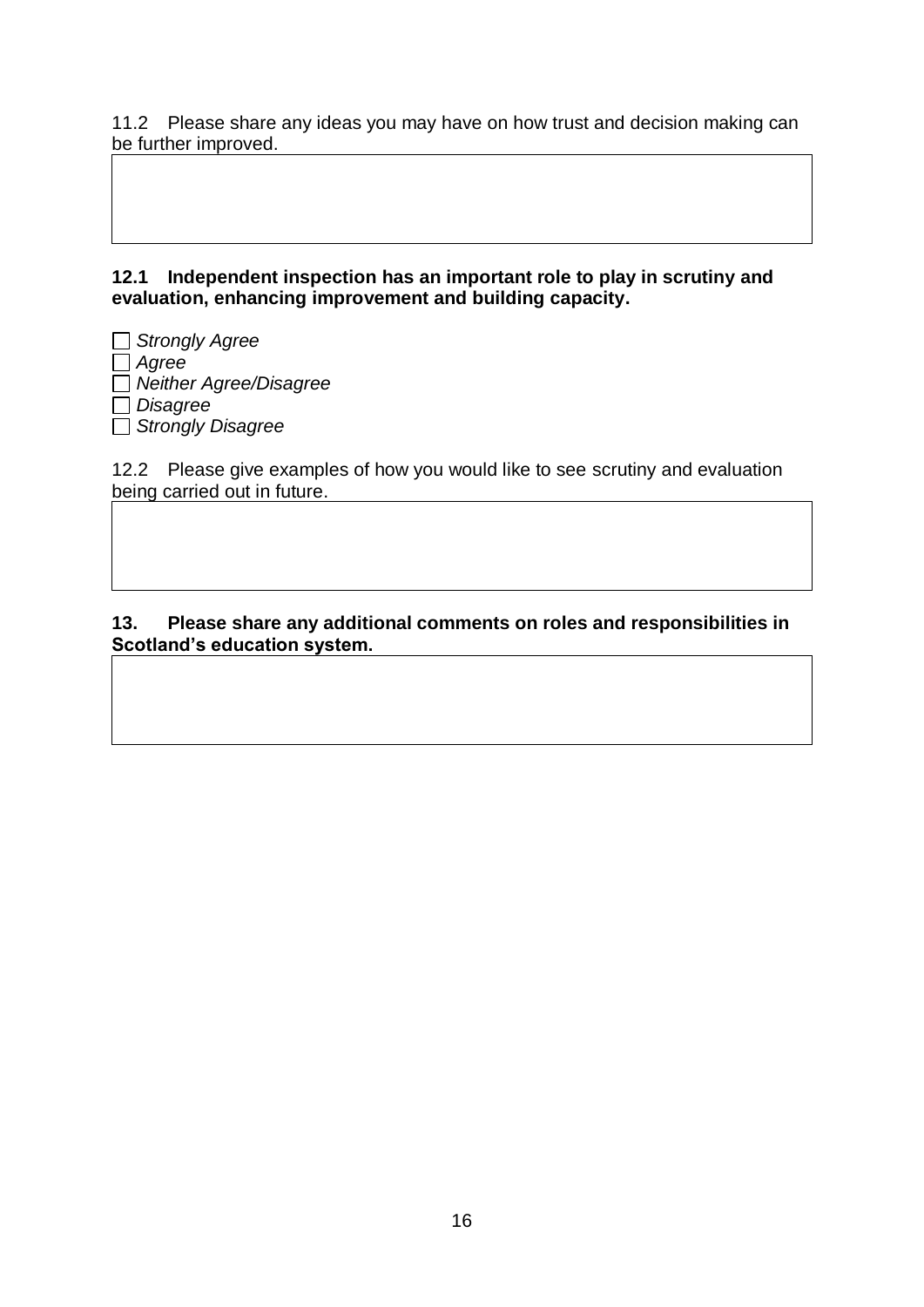#### **SECTION 4 - REPLACING THE SCOTTISH QUALIFICATIONS AUTHORITY AND REFORMING EDUCATION SCOTLAND**

The Cabinet Secretary for Education and Skills announced in June 2021 the intention to replace the Scottish Qualifications Authority (SQA) and consider a new specialist agency for both curriculum and assessment while also taking forward reform of Education Scotland, including removing the function of inspection or scrutiny from the agency. This section seeks views on how best to take forward key aspects of the Cabinet Secretary's decision including:

- **Removing Scrutiny (Inspection and review) from Education Scotland**
- **Further reform of Education Scotland**
- **Replacing SQA**
- **Considering the establishment of a new Curriculum and Assessment Agency**

While it is expected to take some time to establish new or revised national agencies, it is anticipated that they will have a key role in taking forward delivery of wider OECD recommendations. This would include embedding a refreshed vision for Curriculum for Excellence, defining indicators to understand progress across the four capacities, building curricular capacity, implementing new pedagogical and assessment practices, implementing approaches for internal assessment in determining qualifications, ensuring appropriate breadth and depth of learning through the Broad General Education<sup>18</sup> and in respect of the Senior Phase<sup>19</sup>, embedding a structured and long-term approach to implementation, effective stakeholder engagement and coherent communications.

To assist you in answering these questions, information on the current roles and functions carried out by SQA and Education Scotland are provided within the supporting documents section at [https://www.gov.scot/isbn/9781802014327/documents/.](https://www.gov.scot/isbn/9781802014327/documents/)

### **Removing Scrutiny (Inspection and review) from Education Scotland**

External scrutiny (inspection and review) plays a fundamental role in the overall drive to continue to improve education in Scotland for all of our children, young people and adult learners. HM Inspectors carry out independent, external evaluation of standards, quality and improvement with a clear focus on impact and outcomes for learners. The scrutiny programme covers all sectors from early learning and childcare to adult learning, The evidence gathered through observing practice at first hand identifies what is working well in our education system, including examples of highly effective practice, areas which are showing improvement and areas where further development is needed.

<sup>&</sup>lt;sup>18</sup> [Broad general education | Scottish education system | Education Scotland](https://education.gov.scot/education-scotland/scottish-education-system/broad-general-education/)

<sup>19</sup> [Senior phase | Senior phase and beyond | Scottish education system | Education Scotland](https://education.gov.scot/education-scotland/scottish-education-system/senior-phase-and-beyond/senior-phase/)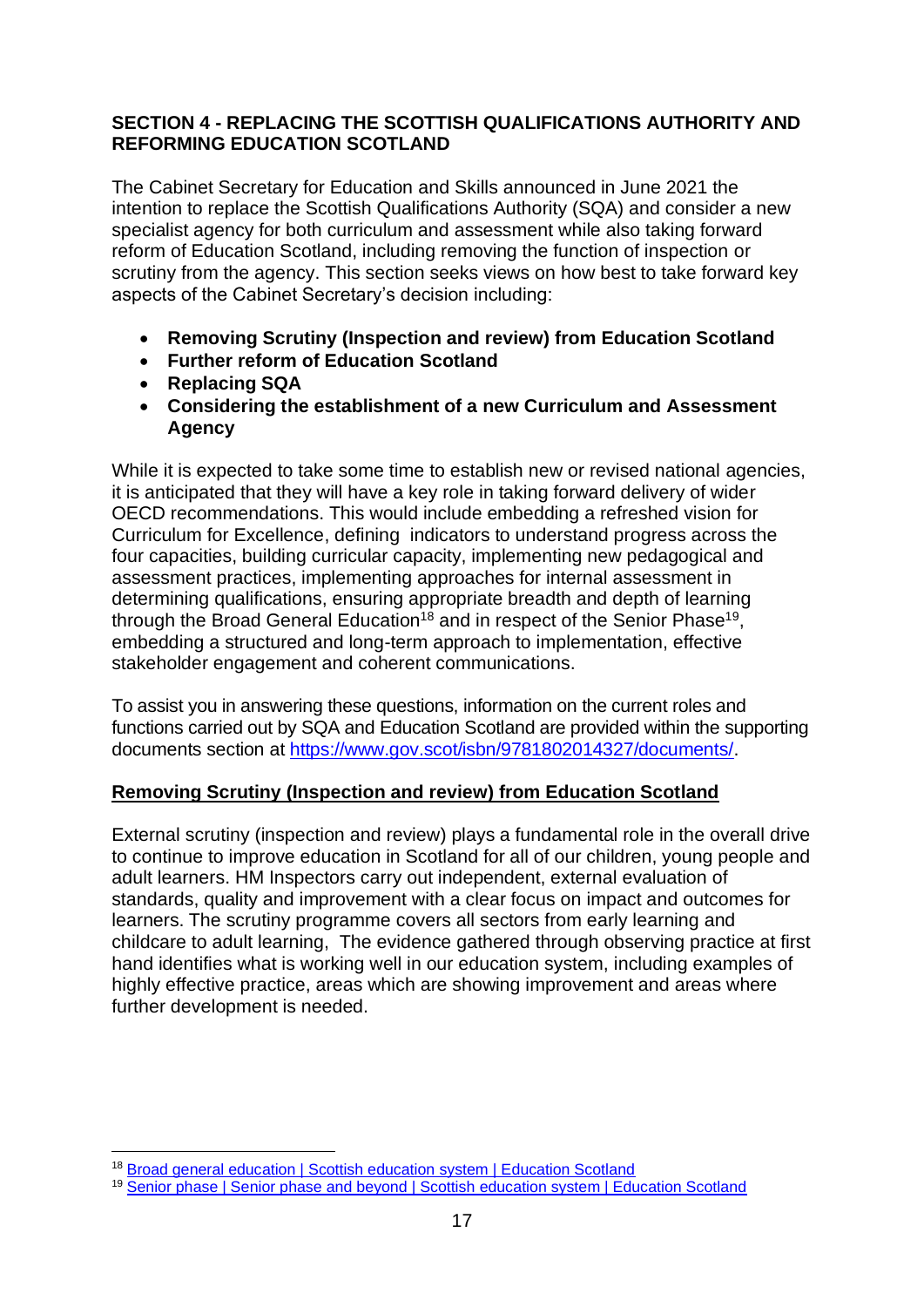#### **14. Please share any comments or suggestions you have on this proposed reform below.**

We are particularly interested in hearing your views on:

- a) the approach this reform should take (for example what form should this agency take)
- b) the opportunities these reforms could present (for example the development of a new national approach to inspection including alignment with other scrutiny functions)
- c) the risks associated with any reform (for example whether the independence of the inspectorate could be jeopardised by change)
- d) how any risks might be mitigated
- e) the timescales over which these reforms should take place.

# **Further Reform of Education Scotland**

Beyond inspection Education Scotland is a broad organisation responsible for a range of important functions designed to support a number of parts of the Scottish Education system. These functions include directly supporting learning communities at local and regional levels, offering a wide range of professional learning and leadership development programmes and opportunities, Community Learning and Development (including the CLD Standards Council), supporting digital pedagogies and as the function of Registrar of Independent Schools.

#### **15. Please share any comments or suggestions you have on how the functions currently housed in Education Scotland could be reformed.**

We are particularly interested in hearing your views on:

- a) the approach this reform should take (for example which functions should continue to sit within a reformed Education Scotland, and are there any functions which could be carried out elsewhere)
- b) the opportunities reform could present (for example should more prominence be given to aspects of Education Scotland's role)
- c) the risks associated with any reform (for example disruption of service to education establishments and settings)
- d) how any risks might be mitigated
- e) the timescales over which these reforms should take place.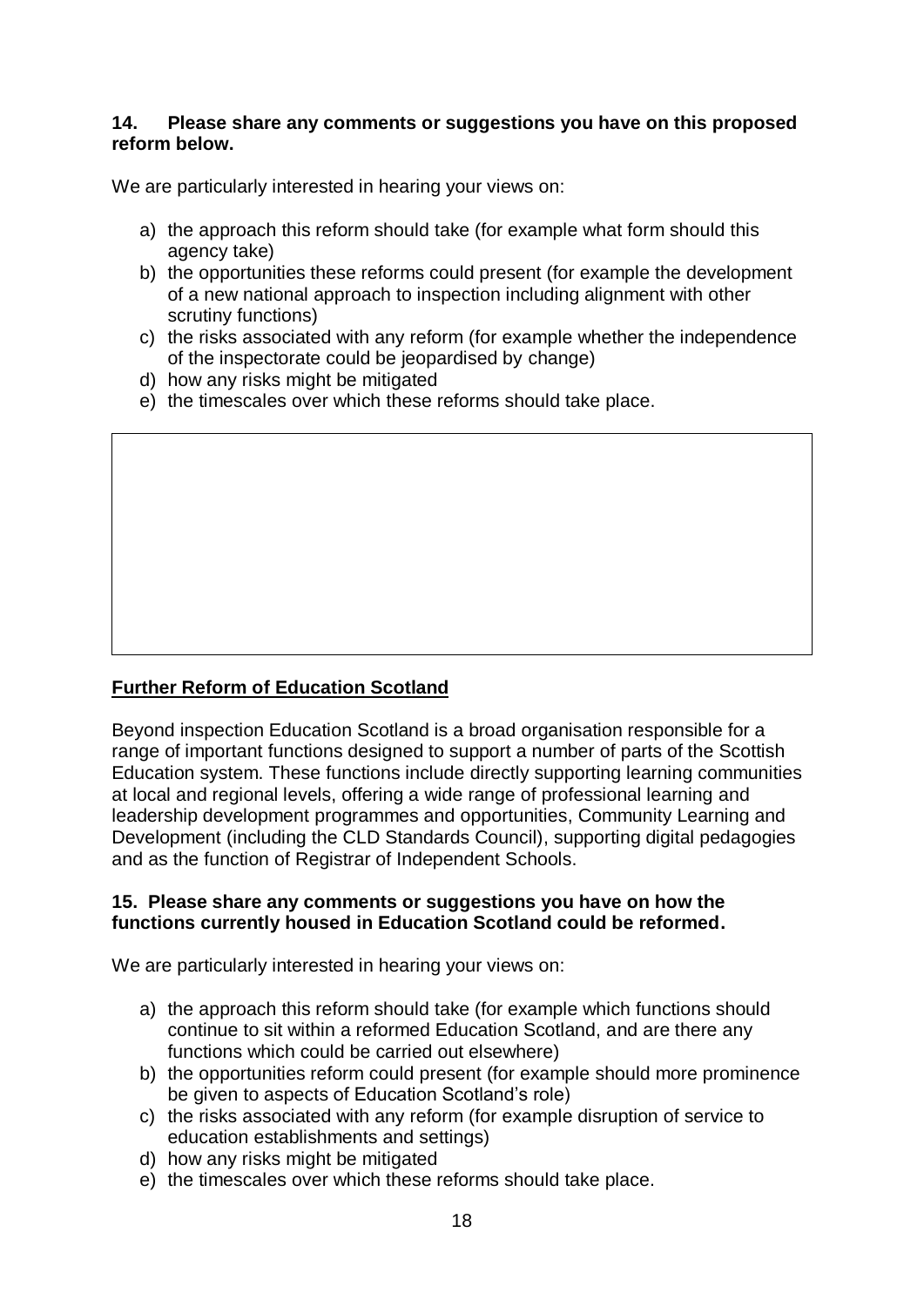

# **Replacing SQA**

SQA has two main roles: accreditation and awarding qualifications.

- ➢ **SQA Accreditation** accredits qualifications other than degrees and approves and quality assures awarding bodies that plan to enter people for these qualifications.
- ➢ **SQA Awarding Body** devises and develops national and vocational qualifications across schools, colleges, training providers and employers; sets standards and maintains such qualifications; validates qualifications (makes sure they are well written and meet the needs of learners and practitioners); reviews qualifications to ensure they are up to date; arranges for, assists in, and carries out, the assessment of people taking SQA qualifications; qualityassures education and training establishments which offer SQA qualifications; and issues certificates to candidates.

Within both of these roles, SQA offers a range of services for businesses and training providers, ranging from course and centre approval through customised awards, to endorsement, credit rating and licensing services.

#### **16. Please share any comments or suggestions you have on this proposed reform below.**

We are particularly interested in hearing your views on:

- a) the approach this reform should take (for example could a function be carried out elsewhere)
- b) the opportunities these reforms could present (for example should more prominence be given to an aspect of SQA's role)
- c) the risks associated with any reform (for example loss of income, confusion as to system of awards in Scotland)
- d) how any risks might be mitigated
- e) the timescales over which these reforms should take place.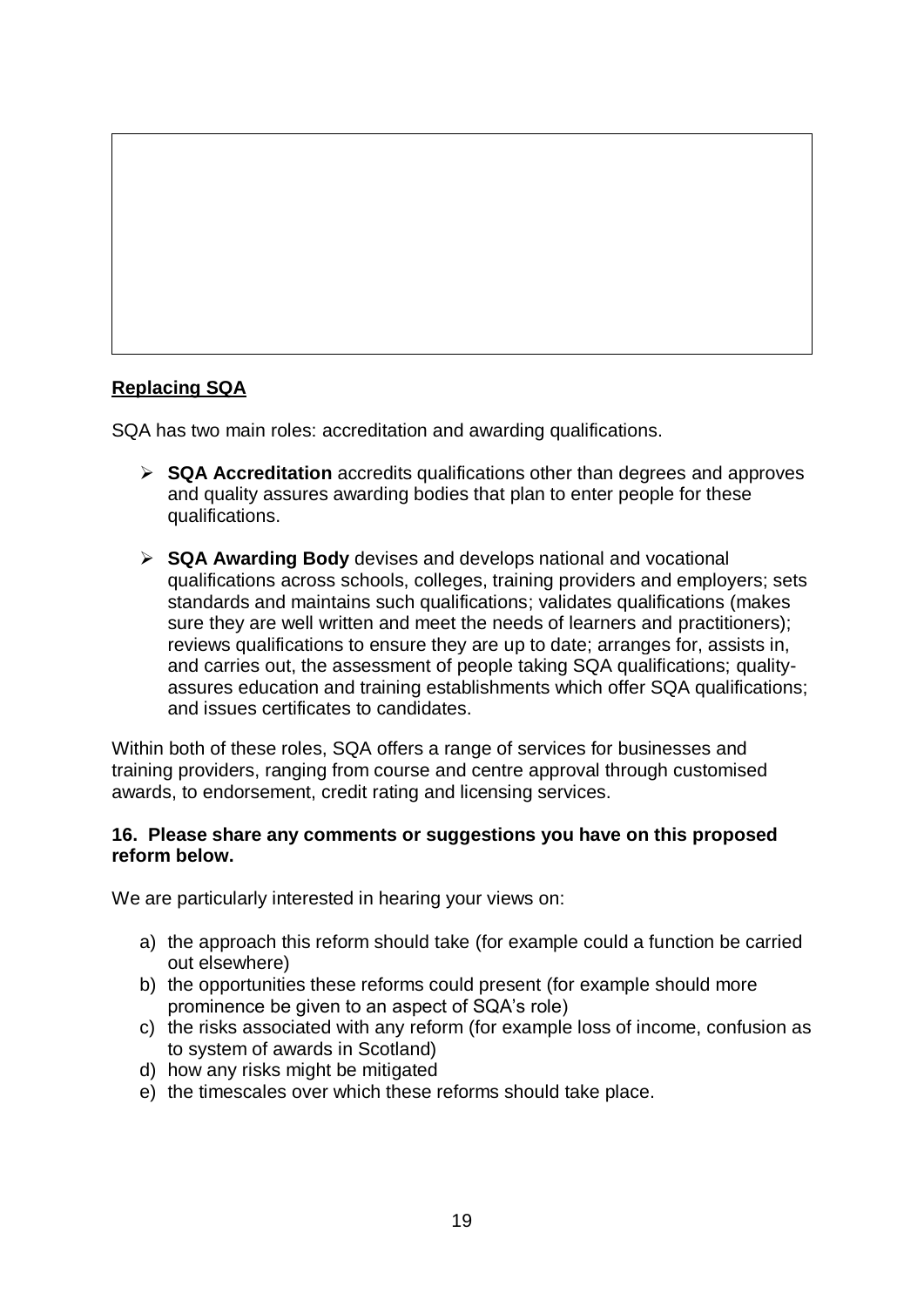# **Considering the Establishment of a new Curriculum and Assessment Agency**

The establishment of new Agency has the potential to enhance the quality of teaching and learning across the education sector. It will be important that the remit, purpose, governance and culture of the new agency match the aspirations of the system it will be designed to serve. We are therefore interested in the role of the new agency, its relationship with other parts of the system including the Scottish Ministers and how we will know it has been successful.

#### **17. Please share any comments or suggestions you have on this proposed reform below.**

We are particularly interested in hearing your views on:

- a) the approach this reform should take (for example are there alternative models for this reform?)
- b) the opportunities these reforms could present (for example what should the role of the new agency be?)
- c) the risks associated with any reform
- d) how any risks might be mitigated
- e) the timescales over which these reforms should take place.

**If you have any additional comments and suggestions relating to this consultation, please send them to [EducationReform@gov.scot](mailto:EducationReform@gov.scot)**